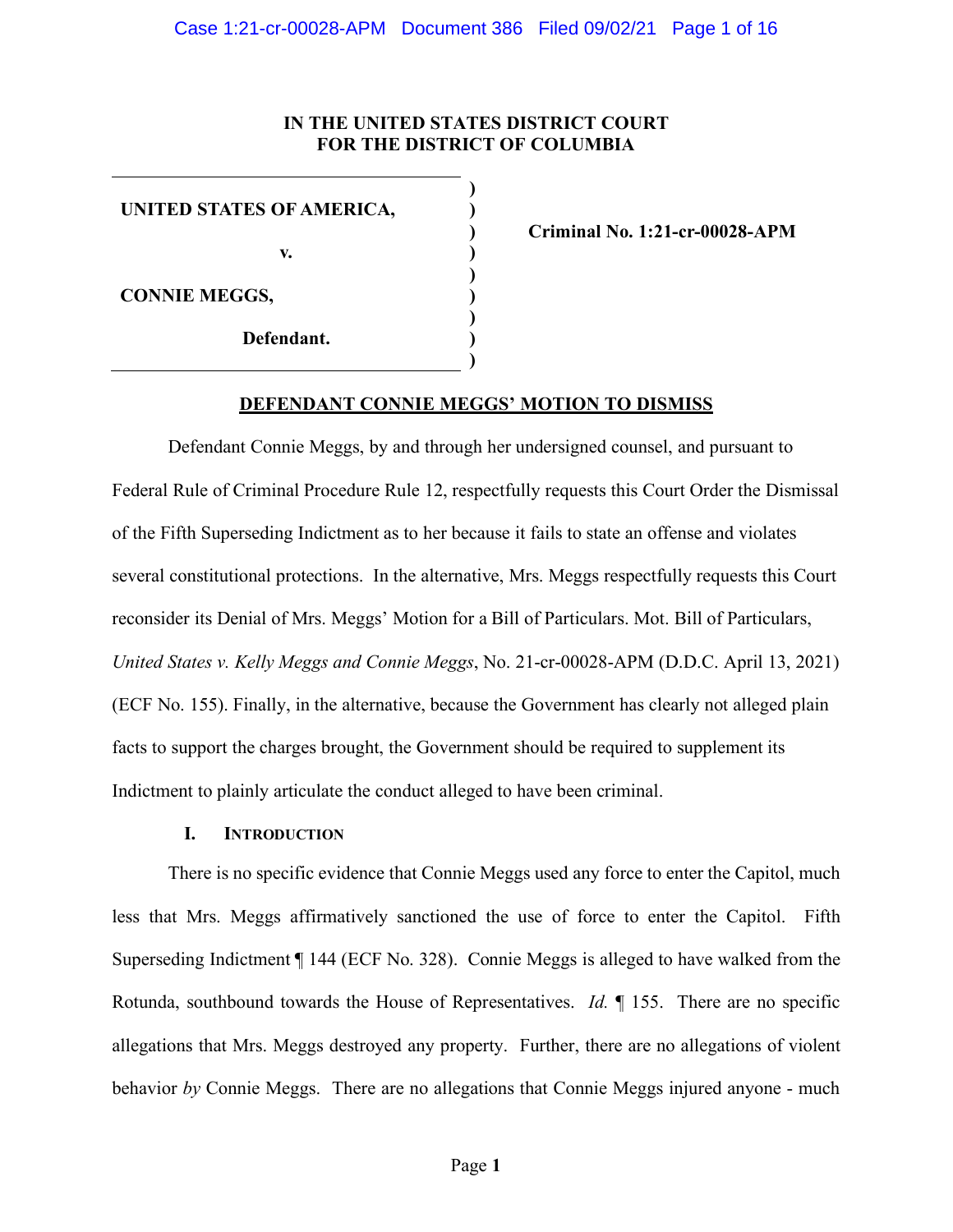#### Case 1:21-cr-00028-APM Document 386 Filed 09/02/21 Page 2 of 16

less any specific allegation that she touched anything inside the Capitol. And Mrs. Meggs is alleged to have exited the Capitol Building shortly after she is alleged to have entered the building. *Id.* ¶ 160.

By seeking the dismissal of the Government's Fifth Superseding Indictment, Mrs. Meggs does not intend to diminish the significance of the events of January 6. However, the Government intends to convict Mrs. Meggs of a significant federal felony; Mrs. Meggs, a 59 year-old grandmother – who has never had a prior criminal allegation as against her. Mrs. Meggs is a homemaker who volunteers at a church-run thrift shop when she is not caring for her two minor grandchildren to assist the children's mother. Yet, without alleging any significant wrongdoing by her, the Government attributes to her an overwhelming amount of responsibility for the events of the day. They do so through a bare recitation of statutory elements unsupported by facts – despite having had nearly eight months to investigate. The government has no valid case against Mrs. Meggs and its now sixth attempt to create one must be dismissed.

#### **II. PROCEDURAL HISTORY**

On February 11, 2021, Defendant Connie Meggs was charged by complaint with various offenses related to the allegation that she was present at the Capitol Building and/or its grounds during the violence that occurred there on January 6, 2021. Complaint, *United States v. Connie Meggs*, No. 1:21-mj-00225-RMM (D.D.C. Feb. 11, 2021) (ECF No. 1). On February 17th, 2021, Mrs. Meggs was arrested and detained until on or about March 26, 2021, when she was released on personal recognizance (ECF No. 114). On June 4, 2021, Mrs. Meggs was arraigned and entered a plea of Not Guilty as to all counts. On August 4, 2021, the Government filed its Fifth and operative Indictment as against Mrs. Meggs charging her with four (4) counts, again all related to the allegation that she was present at the Capitol Building and/or its grounds on January 6, 2021. (ECF No. 328).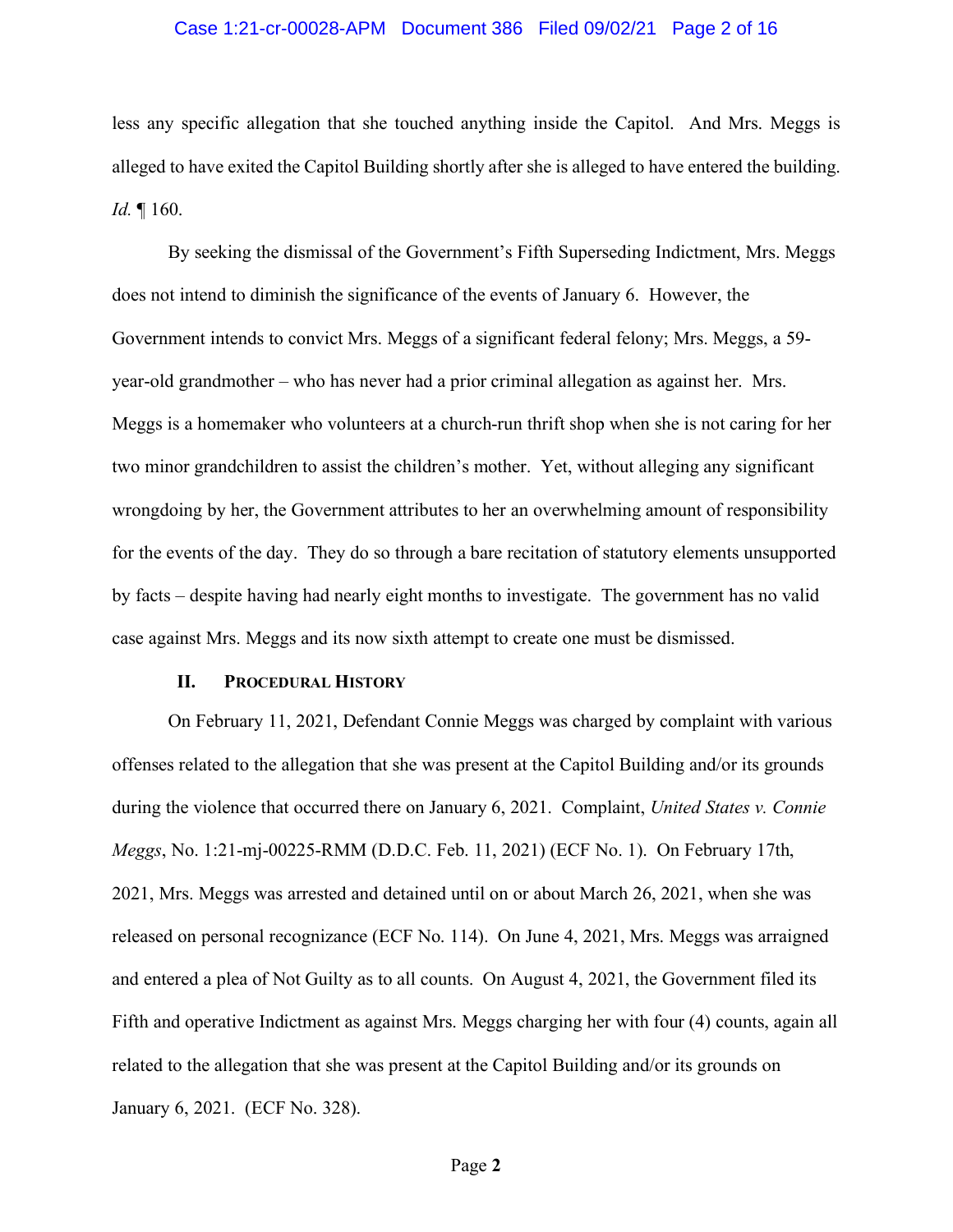## **III. LEGAL STANDARD**

Rule 7 of the Federal Rules of Criminal Procedure provides that "the indictment or information must be a plain, concise, and definite written statement of the essential facts constituting the offense charged  $\ldots$ " Fed. R. Crim. P. 7(c)(1). A defendant may move to dismiss an indictment on the grounds that, *inter alia*, it fails to state an offense or contains multiplicitous counts. Fed. R. Crim. P. 12(b)(3)(B). In considering a Rule 12 motion to dismiss, "the Court is bound to accept the facts stated in the indictment as true." *United States v. Syring*, 522 F. Supp. 2d. 125, 128 (D.D.C. 2007). An "indictment must be viewed as a whole" and the "allegations must be accepted as true" in determining if an offense has been properly alleged. *United States v. Bowdoin*, 770 F. Supp. 2d 142, 146 (D.D.C. 2011). The operative question is whether the allegations, if proven, would be sufficient to permit a jury to find that the crimes charged were committed. *Id.* In addition, to be sufficient, an indictment must "fairly inform<sup>[]</sup> [the] defendant of the charge against which [s]he must defend, and [] enable[] [her] to plead an acquittal or conviction in bar of future prosecutions for the same offense. *Hamling v. United States*, 418 U.S. 87, 117, 94 S. Ct. 2887, 2907 (1974).

## **IV. ARGUMENT**

The Fifth Superseding Indictment must be dismissed in its entirety as to Defendant Connie Meggs. Regarding Count One, the Government has failed to allege facts sufficient for a jury to conclude that Mrs. Meggs entered into a criminal agreement to interfere with the "certification of the electoral college vote," or that the alleged conspiracy actually sought to so interfere.

In the alternative, Counts One and Two must also be dismissed because the "certification of the electoral college vote" is not an "official proceeding" or because the Government has not alleged that either Mrs. Meggs or any alleged co-conspirator "corruptly" interfered with the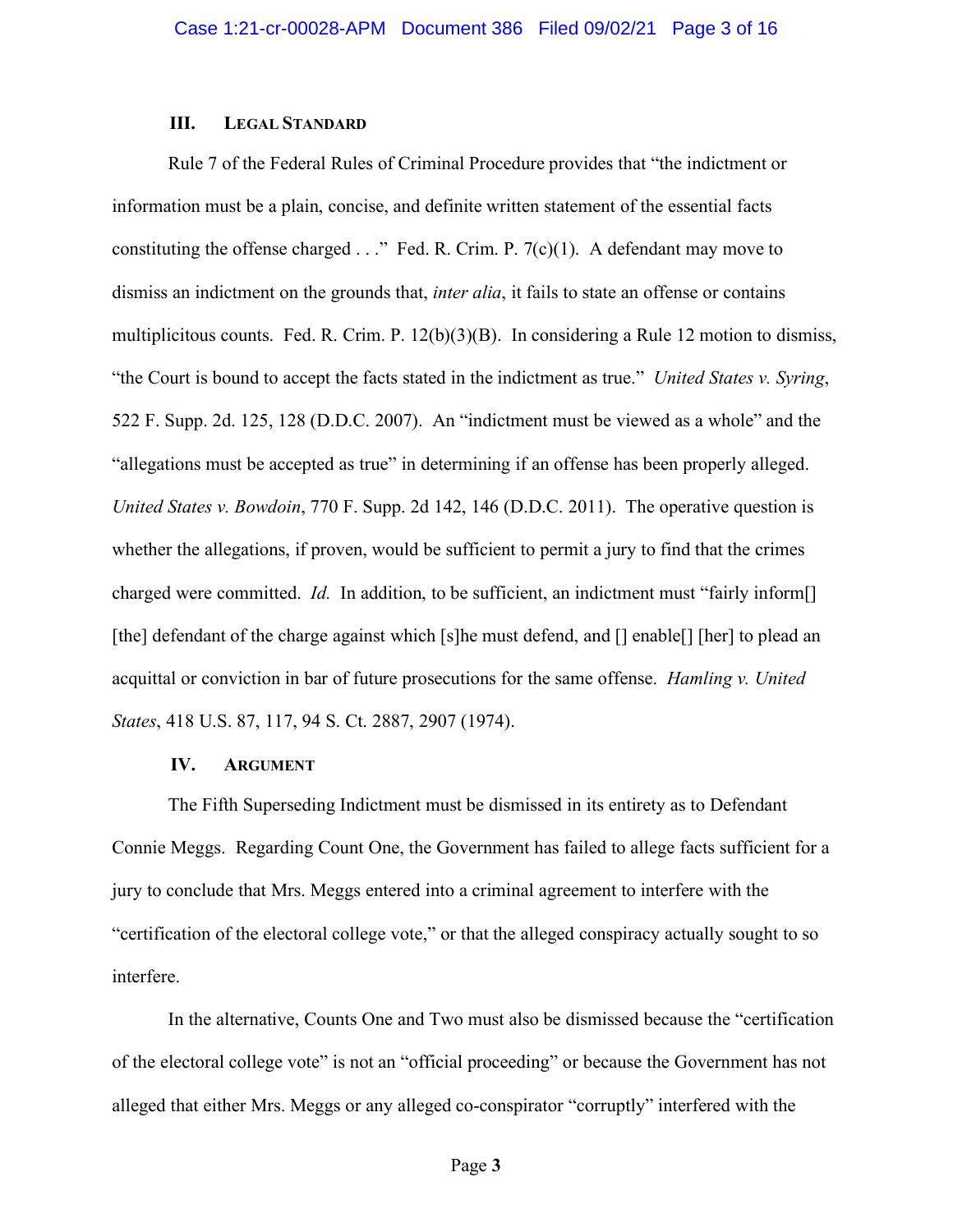#### Case 1:21-cr-00028-APM Document 386 Filed 09/02/21 Page 4 of 16

"certification of the electoral college vote" as is required by the applicable statute and thus the Government has failed to allege an essential element of the charged offense.

Also in the alternative, Counts Two and Four must be dismissed because they violate the Double Jeopardy Clause of the Fifth Amendment of the United States Constitution in that each offense criminalizes the same conduct. And Count Four must also be dismissed because "restricted building and grounds" does not include the Capitol Building and/or its grounds when they are not specifically protected by the United States Secret Service and thus the Government has failed to allege an essential element of the charged offense.

Finally, Count Three must be dismissed because the Government has failed to allege any facts sufficient to find that Mrs. Meggs willfully injured or committed depredation against property of the United States.

## *A. The Indictment Fails to Allege that Mrs. Meggs Joined Any Conspiracy*

In order for an indictment to be constitutionally valid, the indictment when viewed as a whole must contain all essential elements of the offense charged. *Bowdoin*, 770 F. Supp.2d at 146. Charging conspiracy requires the Government to allege that "two or more persons conspire[d] . . . to commit any offense against the United States, . . . and one or more of such persons do any act to effect the object of the conspiracy." 18 U.S.C. §371. Indeed, the essence of a conspiracy is "an agreement to commit an unlawful act." *United States v. Jimenez Reci*o, 537 U.S. 270, 274 (2003) (quoting *Iannelli v. United States*, 420 U.S. 770, 777 (1975)). Yet nowhere in the operative Indictment does the Government allege any facts to show that Mrs. Meggs entered into a *criminal agreement* to commit any offense against the United States. Of note, "mere association, standing alone, is inadequate; an individual does not become a member of a conspiracy merely associating with conspirators known to be involved in crime." *United*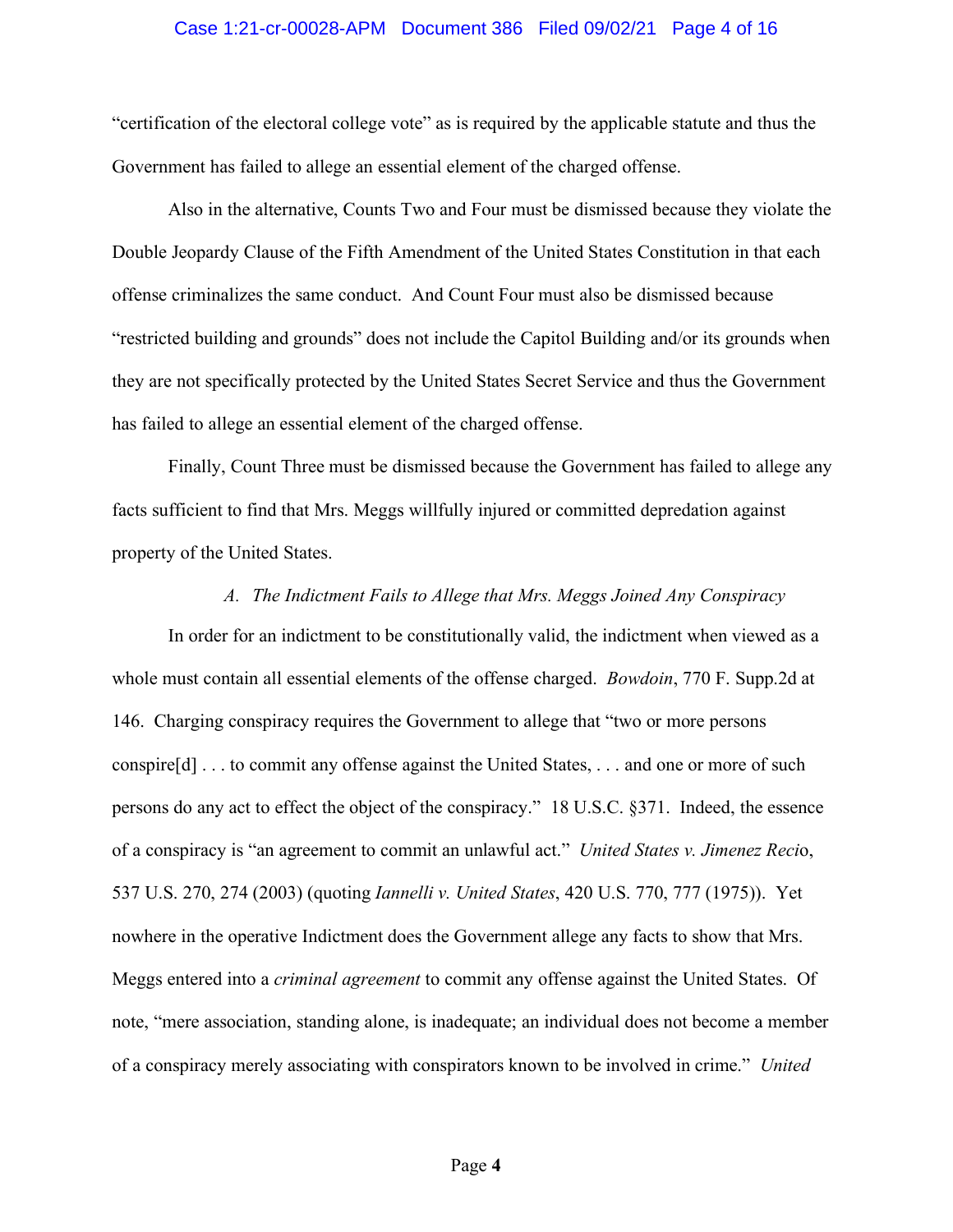*States v. Gaskins*, 690 F.3d 569, 580 (D.C. Cir. 2012) (quoting *United States v. Wardell*, 591 F.3d 1279, 1288 (10th Cir. 2009)).

Here, the operative Indictment does not allege that Mrs. Meggs did anything more than associate with a group of individuals alleged to have included her husband. Specifically, while the Indictment broadly alleges that Mrs. Meggs agreed "to participate in and plan[] an operation to interfere with the Certification of the Electoral College vote on January 6, 2021," Indictment ¶ 38(a) (ECF No. 328), *nowhere* in the 140 paragraphs describing the purported conspiracy does the government allege facts supporting this bare assertion. It does not because it cannot, the Government has no evidence, let alone evidence "sufficient to permit a jury to find" that Mrs. Meggs *actually* agreed to be a part of this purported conspiracy as opposed to simply associating with her co-defendants including, allegedly, her husband. For example, the government alleges that Mrs. Meggs, along with hundreds of others, "equipp[ed] [herself] with [a] communication device[] and donn[ed] [a] reinforced vest[], helmet[], and goggles," *id.* ¶106; that, Mrs. Meggs, as well as hundreds of others, "unlawfully entered the restricted Capitol grounds [and] [shortly thereafter, . . . gathered in a circle [with a group that allegedly included her husband];" *id.* ¶ 129; that, with a group allegedly including her husband, Mrs. Meggs "continued walking northbound along the exterior of the Capitol [and] then turned right [with the group] and entered the plaza in front of the east side of the Capitol;" *id.* ¶ 133; that, with a group allegedly including her husband, Mrs. Meggs "joined together with others *known and unknown* to form a column or stack of individuals wearing Oath Keepers clothing, patches, insignia, and battle gear (the "Stack") [and] [t]ogether . . . maneuvered in an organized fashion up the steps on the east side of the Capitol;" *id.* ¶ 140 (emphasis added); that, with a group allegedly including her husband, Mrs. Meggs "forcibly entered the Capitol," *id.*  $\parallel$  144; that, with a group allegedly including her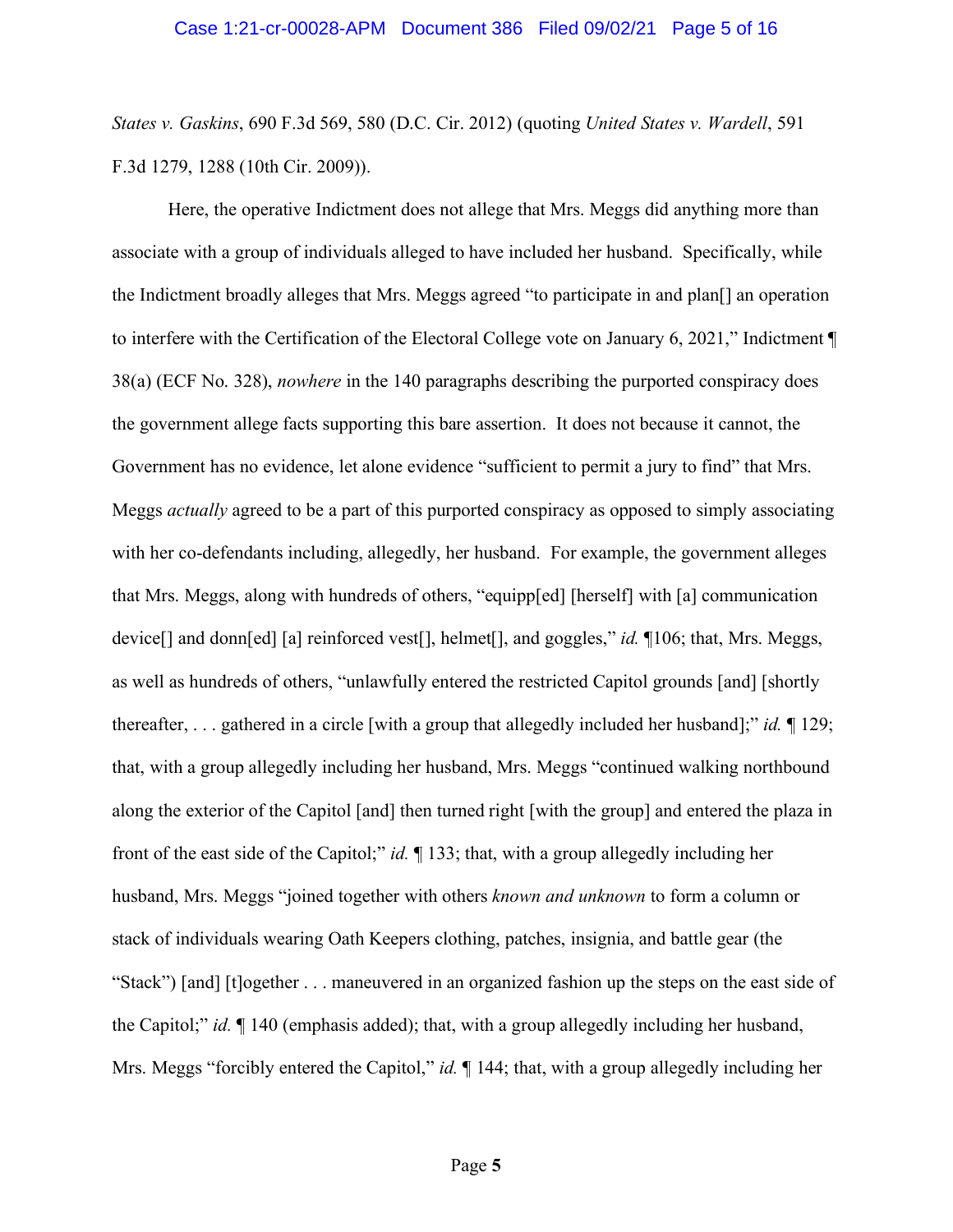#### Case 1:21-cr-00028-APM Document 386 Filed 09/02/21 Page 6 of 16

husband, Mrs. Meggs "*joined the larger mob* in pushing past at least one law enforcement officer," *id.* ¶ 145 (emphasis added); that with this mob, Mrs. Meggs "collectively moved into an area inside the [Capitol] known as the Capitol Rotunda," *id.* ¶ 146; that, with a group that allegedly included her husband, Mrs. Meggs "walked southbound out of the Rotunda and towards the House of Representatives," *id.* ¶ 155; that, with a group that allegedly included her husband, Mrs. Meggs "exited the Capitol," *id.*  $\parallel$  160; and that, with a group that allegedly included her husband, Mrs. Meggs "gathered approximately 100 feet from the Capitol, near the northeast corner of the building." *Id.* ¶ 177.

In short, the "overt acts" allegedly attributed to Mrs. Meggs could be attributed to any number of individuals present at the Capitol Building on January 6. Mrs. Meggs has now been charged in a *fifth* superseding indictment and more than six months have passed since she was originally charged in this action, but the Government alleges *no facts* sufficient for a jury to find that Mrs. Meggs entered into a criminal agreement or otherwise did anything other than associate with a group alleged to have include her husband. Charging Mrs. Meggs with a conspiracy requires more. *See Gaskins*, 690 F.3d at 580.

#### *B. The Alleged Conspiracy Lacks Criminal Purpose*

Even were this Court to find that the Government has alleged sufficient facts for a jury to find that Mrs. Meggs criminally agreed to join the alleged conspiracy, the operative Indictment fails to allege any criminal purpose. The verb, the word of *action,* the very basis for the charge of any intention to facilitate obstruction, is a call to "stand tall" in support of President Trump and his campaign's *political* fight. Indictment ¶12 (ECF No. 328).

Nowhere in the Indictment does the Government allege facts supporting its presumption that the intent of the conspiracy was to interfere with the "certification of the electoral college vote." Indeed, publicly available news sources report that the Federal Bureau of Investigation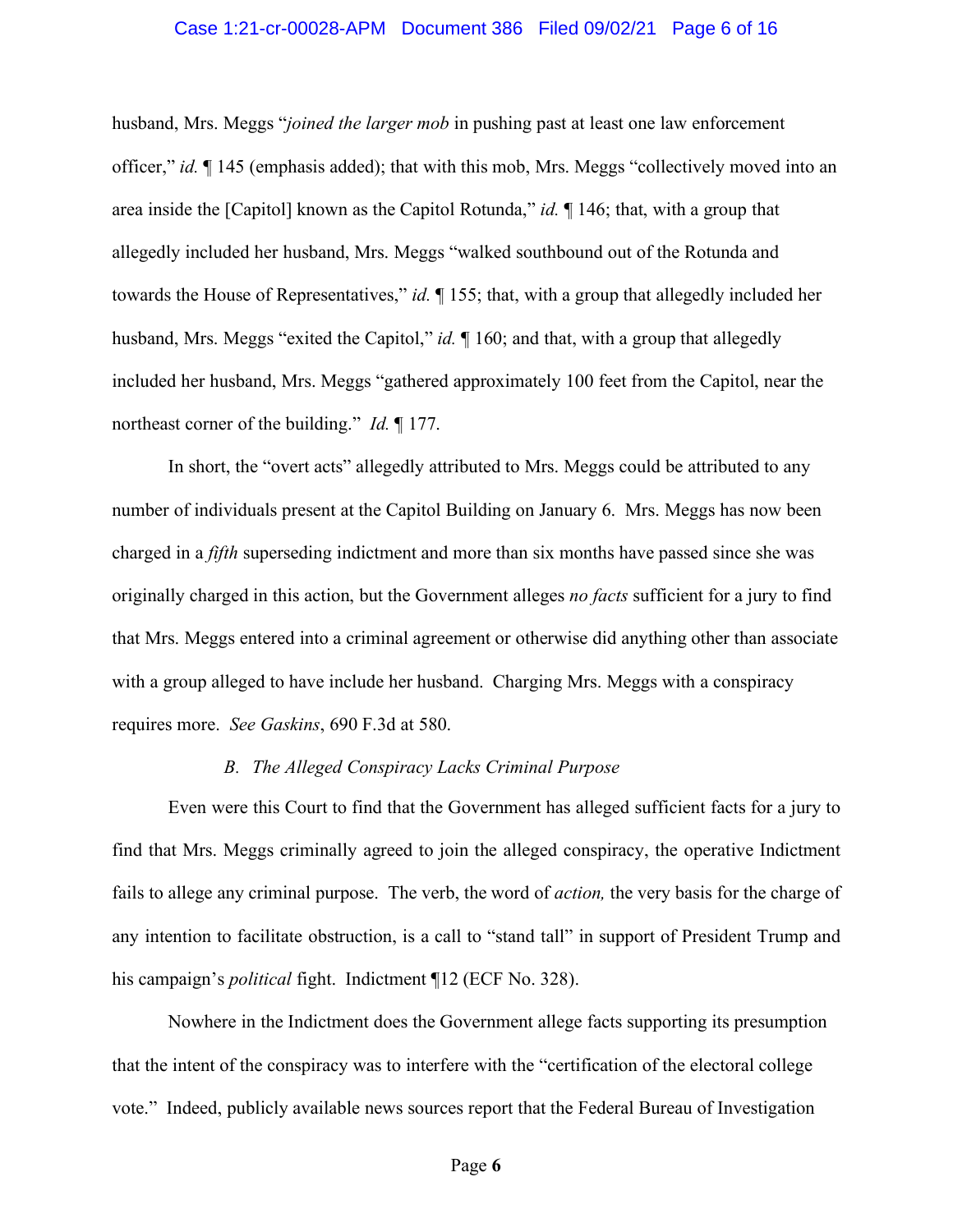# Case 1:21-cr-00028-APM Document 386 Filed 09/02/21 Page 7 of 16

has found little evidence of a coordinated attempt to enter the Capitol Building and/or its grounds. *See* Mark Hosenball and Sarah N. Lynch, Exclusive: FBI Finds Scant Evidence U.S. Capitol Attack was Coordinated, Reuters (Aug. 20, 2021), *available at* 

https://www.reuters.com/world/us/exclusive-fbi-finds-scant-evidence-us-capitol-attack-wascoordinated-sources-2021-08-20/. To that end, "[the FBI] found no evidence that the groups had serious plans about what to do if they made it inside." *Id*. Rather, as the Indictment acknowledges, Mrs. Meggs's co-conspirators apparently agreed *not* to bring firearms or other dangerous weapons to the Capitol Building<sup>1</sup> and, in fact, *none* are alleged to have done so.<sup>2</sup>

*C. 18 U.S.C. § 1512 is Constitutionally Vague*

As permitted by the Court, Mrs. Meggs has previously adopted the Motions to Dismiss filed by co-defendants Caldwell (ECF No. 240), and Harrelson (ECF No. 278), *see* Mot. Adopt (ECF No. 262); Notice of Adoption (ECF No. 304), and will not reiterate those arguments here. *See also* Mot. Dismiss, *United States v. Grider*, No. 21-cr-00022-KBJ (D.D.C. March 22, 2021) (ECF No. 21); Mot. Dismiss, *United States v. Pepe*, No. 21-cr-00052-TJK (D.D.C. May 11, 2021) (ECF No. 48); Mot. Dismiss, *United States v. Pruitt*, No. 21-cr-00023-RCL (D.D.C. May

<sup>&</sup>lt;sup>1</sup> The Government acknowledges an intent to comply with applicable law by Mrs. Megg's coconspirators. For example, the Indictment references a communication by one co-conspirator: "You guys Gonna carry?" and "*Ok we aren't either*, we have a heavy QRF 10 Min out though." Indictment ¶ 61 (ECF No. 328) (emphasis added). The same co-conspirator is also alleged to have asked "what types of weapons were legal in the District of Columbia," *id.* ¶ 39, and later writes "DC is no guns." *Id.* ¶ 50. And again, none of the co-conspirators are alleged to have been possession of firearms at the Capitol Building and/or its grounds. Further, the Government acknowledges Mrs. Meggs's co-conspirators were specifically tracking a "worst case scenario, where the President calls us up as part of the militia to assist him inside DC . . . . if he does invoke the Insurrection Act." *Id.* ¶ 13.

<sup>&</sup>lt;sup>2</sup> Jill Sanborn of the FBI testified before the Senate on March 3, 2021 that the FBI did not confiscate any firearms from the Capitol and that no one got charged for firearms violations. Ms. Sanborn further testified that no shots fired besides shots fired were those that killed the one lady (Ashlee Babbitt)". CNN Newsroom, *TRANSCRIPTS*: *FBI and Defense Officials Testify on Deadly Insurrection*, http://www.cnn.com/TRANSCRIPTS/2103/03/cnr.06.html.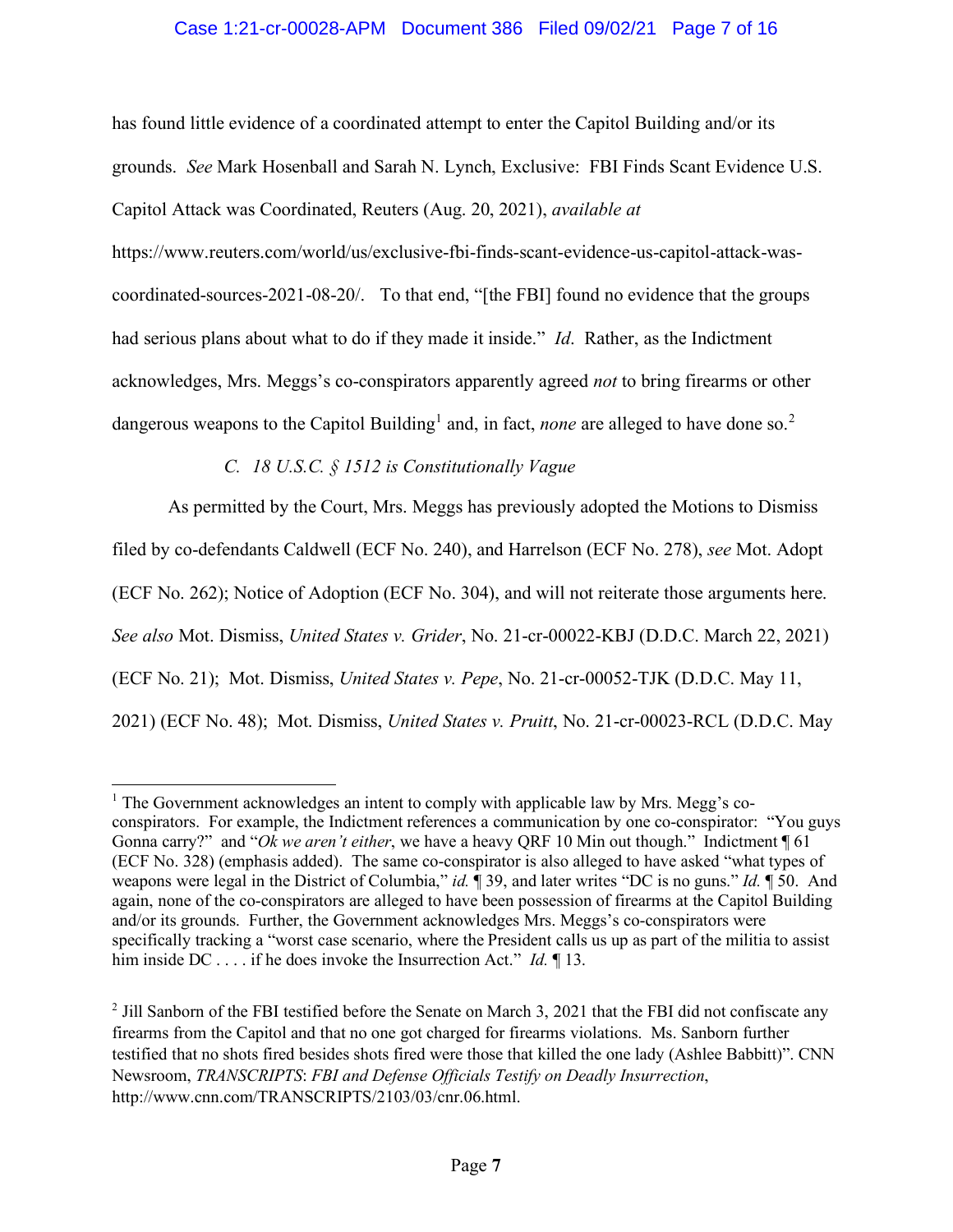#### Case 1:21-cr-00028-APM Document 386 Filed 09/02/21 Page 8 of 16

26, 2021) (ECF No. 14); Mot. Dismiss, *United States v. Nordean*, No. 21-cr-00175-TJK (D.D.C. June 3, 2021) (ECF No. 94); Mot. Dismiss, *United States v. Miller*, No. 21-cr-00119-CJN (D.D.C. June 28, 2021) (ECF No. 34); Mot. Dismiss, *United States v. Chansley*, No. 21-cr-00003-RCL (D.D.C. June 29, 2021) (ECF No. 54). By way of brief summary, the Government's charges based on 18 U.S.C. § 1512 (Counts I and II) are unconstitutionally vague and, therefore, the Government has failed to allege all essential elements of the offense charged. *See Bowdoin*, 770 F. Supp. 2d at 146.

Section  $1515(c)(2)$  of Title 18 of the United States Codes criminalizes "corruptly ... obstruct[ing], influenc[ing], or imped[ing]any official proceeding, or attempts to do so." Yet the government's Indictment fails to allege that anyone "corruptly" did anything or that any "official proceeding" was implicated as those necessary terms are defined by the statute. It is beyond dispute that the Government has never charged *anyone* based on the conduct alleged to have occurred on January 6. Thus, this Court must determine whether the statute giving rise to the charges as against Mrs. Meggs was intended to criminalize the conduct allegedly attributed to her. To determine legislative intent, courts "always begin with the text of the statute." *United States v. Barnes*, 295 F.3d 1354, 1359 (D.C. Cir. 2002). "It is elementary that the meaning of a statute must, in the first instance, be sought in the language in which the act is framed, and if that is plain . . . the sole function of the courts is to enforce it according to its terms." *United States v. Hite*, 769 F.3d 1154, 1160 (D.C. Cir. 2014) (quoting *Caminetti v. United States*, 242 U.S. 470, 485 (1917) (internal quotes omitted)).

### (i) The Indictment Fails to Identify an Official Proceeding

Section 1515(a)(1) defines an "official proceeding" as, *inter alia* "a proceeding before the Congress." Nothing in the statute, its legislative history, or the rules of the Congress suggest, however, that the "certification of the electoral college vote" is an "official proceeding before the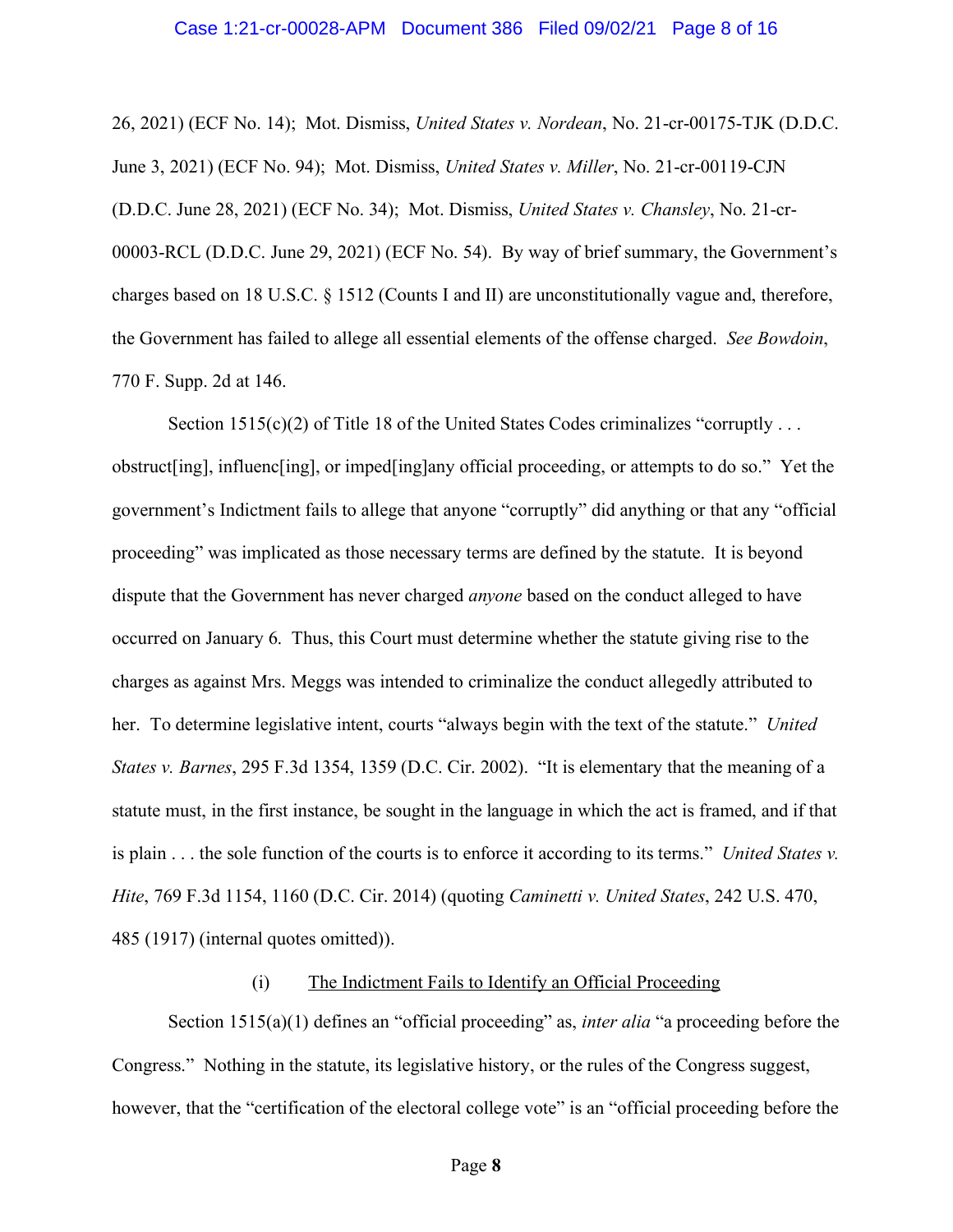#### Case 1:21-cr-00028-APM Document 386 Filed 09/02/21 Page 9 of 16

Congress." Specifically, where Congress lacks a "legislative purpose," it exceeds its investigative authority and ceases to function with legislative authority. *Trump v. Mazars USA, LLP*, 140 S. Ct. 2019, 2031 (2020), *see also United States v. Rainey*, 757 F.3d 234, 246 (5th Cir. 2014) (finding that §1505, a similar obstruction statute, when viewed as a whole reflected an intent to deter obstruction of congressional investigations). In short, any proceeding of the Congress lacking a "legislative purpose" is not an official proceeding and therefore not covered by section  $1512(c)(2)$ .

#### (ii) The Indictment Fails to Allege Corrupt Intent

Similarly, an essential element of section  $1512(c)(2)$  is the requisite corrupt intent, or an action that "obstructs, influences, or impedes" and an "official proceeding" as defined above. However, without being explicitly defined, the phrase "corruptly" has been deemed unconstitutional vague, at worst, or, at best "to include only 'corrupting' another person by influencing him to violate his legal duty." *See United States v. Poindexter,* 292 U.S. App. D.C. 389, 951 F.2d 369, 379 (1991). Here, there is no allegation that either the co-conspirators or Mrs. Meggs sought to corruptly influence any other persons and, therefore, an essential element of the crime is not alleged and Counts One and Two must be dismissed.

# *D. The Indictment Does Not Allege Mrs. Meggs Caused Any Harm to Government Property*

To allege destruction of government property, the Government must set forth facts sufficient to demonstrate a defendant "willfully injured or committed any depredation against any property of the United States" or attempt to do so. 18 U.S.C. §1361. Alternatively, the Government can allege that a defendant "aid[], abet[], counsel[], command[], induce[], or procure[]" the commission of an offense against the United States. 18 U.S.C. § 2.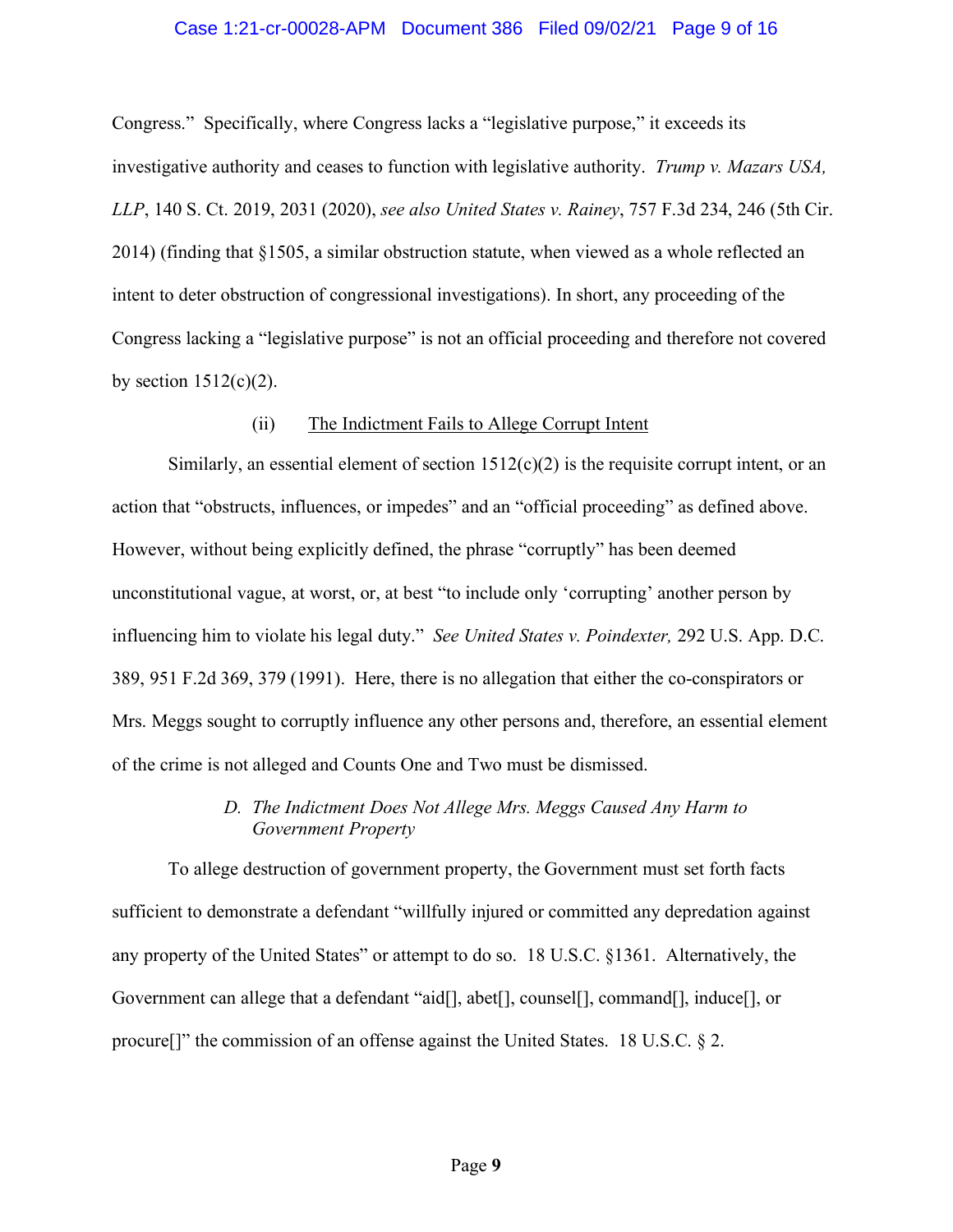#### Case 1:21-cr-00028-APM Document 386 Filed 09/02/21 Page 10 of 16

"Depredation" has been defined by the Department of Justice's resource manual as "the act of plundering, robbing, pillaging, or laying waste." *Deal v. United States*, 274 U.S. 277, 283 (1927). In addition, the Government must allege that Mrs. Megg's conduct was "willful," a phrase considered synonymous with such words as "voluntary," "deliberate," and "intentional." *McLaughlin v. Richland Shoe Co*., 486 U.S. 128, 133 (1988). In the criminal context, "a 'willful' act is one undertaken with a bad purpose. In other words, in order to establish a 'willful' violation of a statute, the Government must prove that the defendant acted with knowledge that his conduct was unlawful." *United States v. Burden*, 443 U.S. App. D.C. 142, 157 (2019) (quoting *Bryan v. United States*, 524 U.S. 184 (1998)).

Mrs. Meggs does not dispute that damage occurred to the Capitol Building on January 6, but the Government has failed to allege that she attempted, aided or abetted, or otherwise did willfully damage any Government property on January 6. To the contrary, Mrs. Meggs is alleged only to have been present at the Capitol Building and/or its grounds when *others* caused damaged thereto. Indeed, the operative indictment is completely bare of any assertion that Mrs. Meggs engaged in any such conduct or what specific damage is attributed to her alleged actions. Moreover, in order to successfully allege that Mrs. Meggs aided and/or abetted the destruction of property, it would have to allege facts sufficient to demonstrate that a defendant "in some sort associate [d] [her]self with the venture, that [s]he participate  $[d]$  in it as in something that [s]he wishe<sup>[d]</sup> to bring about, that [s]he [sought] by [her] action to make it succeed." *Nye & Nissen v. United States*, 336 U.S. 613, 619 (1949). The Government has not alleged that Mrs. Meggs intended to or otherwise wished to bring about damage to the Capitol Building on January 6. It has not because it cannot – as has been acknowledged by the Federal Bureau of Investigation. *See* Hosenball and Lynch, *supra*.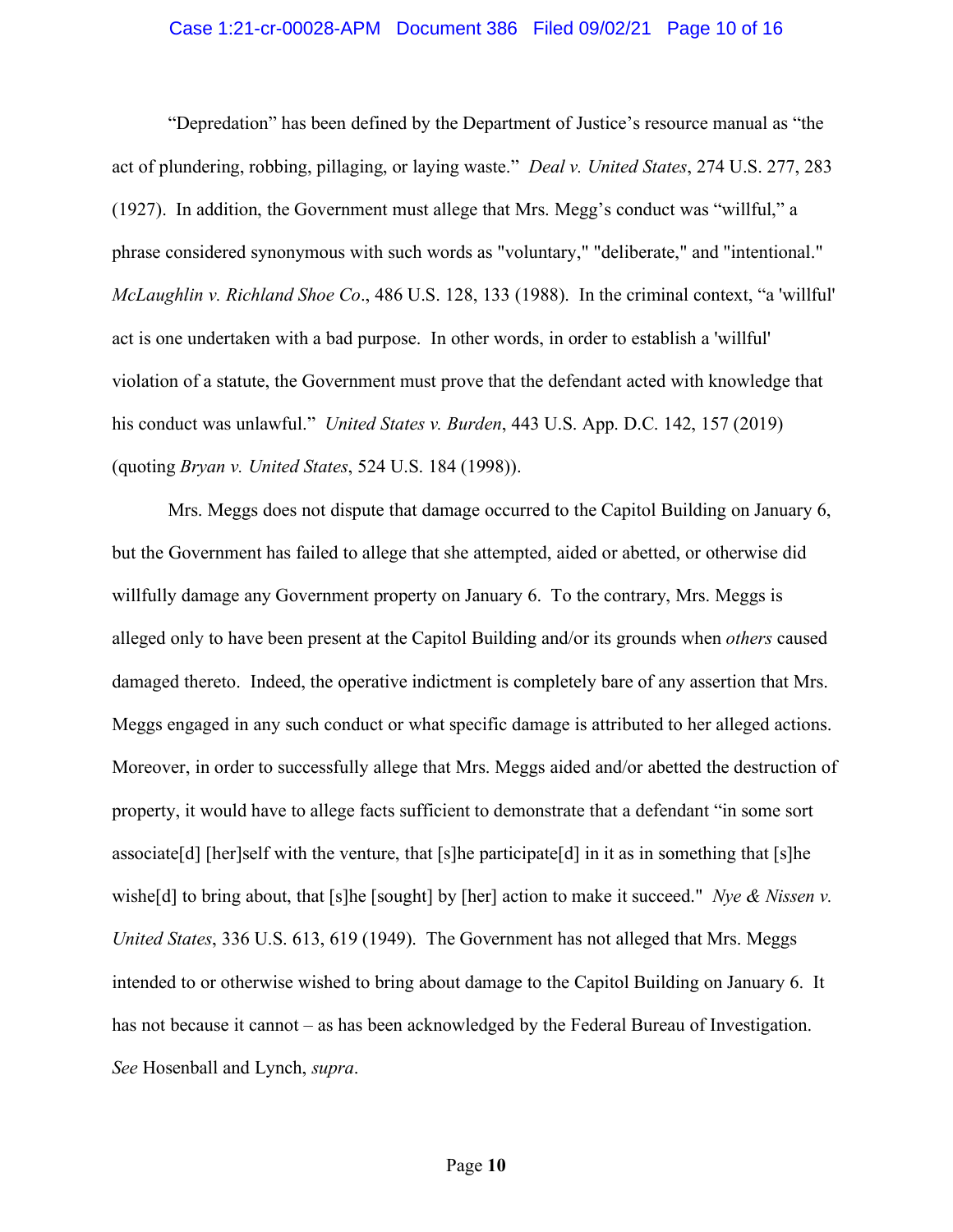*E. 18 U.S.C. § 1752 is Unconstitutionally Vague as Applied to Mrs. Meggs*

As permitted by the Court, Mrs. Meggs previously adopted the Motion to Dismiss of codefendant Kenneth Harrelson, *see* Notice (ECF No. 304), and will not reiterate that argument here. *See also* Mot. Dismiss, *United States v. Nordean*, No. 1:21-cr-175 (D.D.C. June 3, 2021) (ECF No. 94). By way of summary, as applied in the operative Indictment, the Government alleges that by entering the grounds of the Capitol Building or the building itself, Mrs. Meggs "did knowingly enter and remain in a restricted building and grounds, that is, any posted cordoned-off, or other restricted area within the United States Capitol and its grounds, where the Vice President and Vice President-elect were temporarily visiting, without lawful authority to do so." Indictment ¶ 183 (ECF No. 328).

Section 1752, however, specifies that the "restricted building and grounds" are to be under the protection of the United States Secret Service. The Government has not alleged, because it cannot, that the United States Secret Service was responsible for the protection of the entirety of the Capitol Building and its grounds and, to the best of the undersigned's knowledge, the Government has never asserted otherwise. To the extent the Government now contends section 1752 does cover the Capitol Building and its grounds when a United States Secret Service protectee is also at the Capitol Building or on its grounds, neither Mrs. Meggs nor any other defendant had properly been given notice that the conduct with which they are alleged to have engaged would violate the statute and as applied to Mrs. Meggs it is void for vagueness. *See United States v. Granderson*, 511 U.S. 39, 54 (1994) (Under the Rule of Lenity, "where text, structure, and history fail to establish that the government's position is unambiguously correct," courts must "apply the rule of lenity and resolve the ambiguity in [the defendant's] favor.").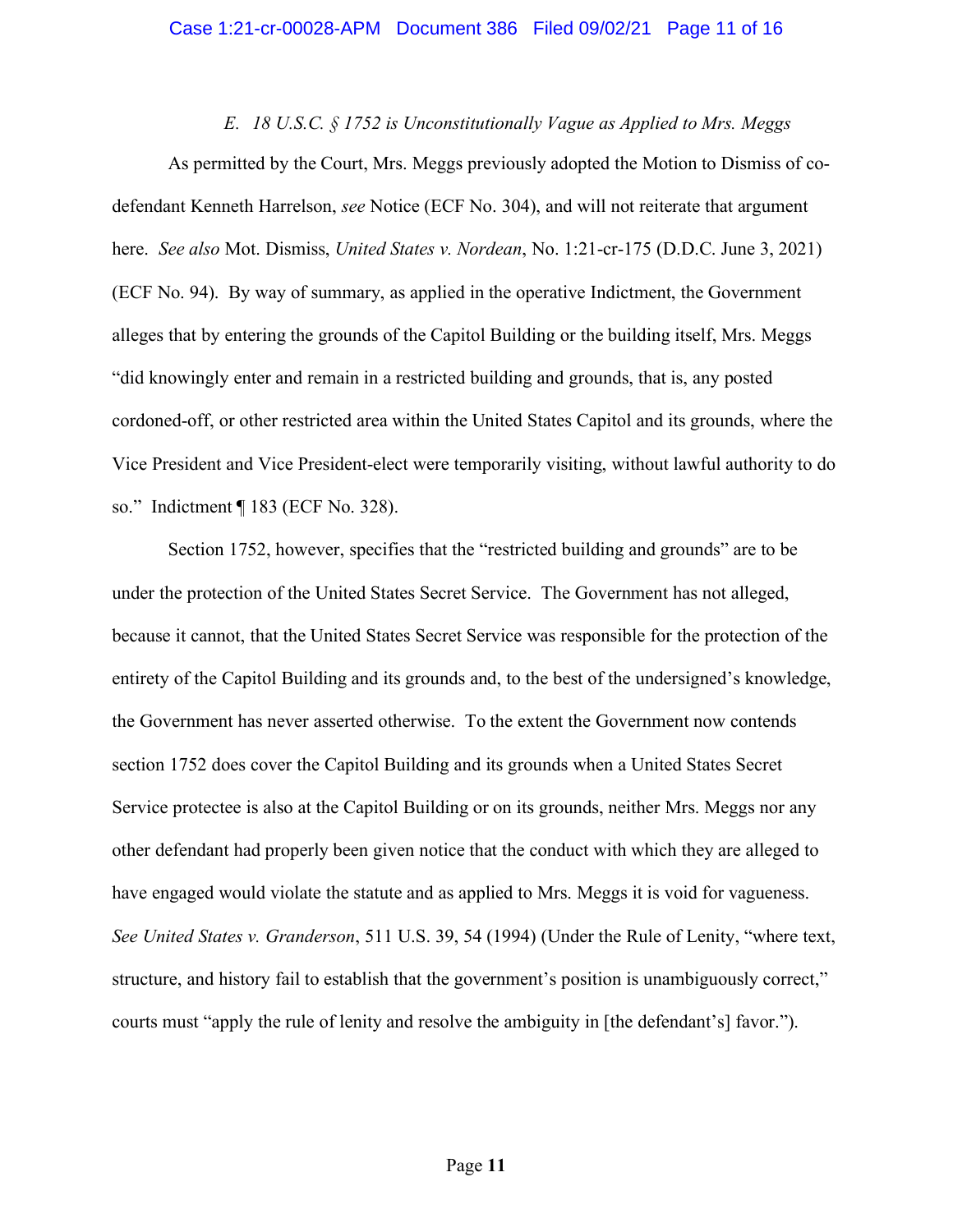# *F. The Government Has Charged Count Two and Count Four in Violation of the Double Jeopardy Clause*

"The Double Jeopardy Clause of the Fifth Amendment, applicable to the States through the Fourteenth, provides that no person shall 'be subject for the same offence to be twice put in jeopardy of life or limb.'" *Brown v. Ohio*, 432 U.S. 161, 164 (1977). More specifically, the Double Jeopardy clause "protects against multiple punishments for the same offense." *Id.* at 165 (citing *North Carolina v. Pearce*, 395 U.S. 711, 717 (1969)). Where one act or transaction violates multiple statutory provisions, the applicable test to determine whether the Double Jeopardy Clause has been violated is "whether each provision requires proof of a fact which the other does not." *Blockburger v. United States*, 284 U.S. 299, 304 (1932). Under this test, "unless each statute requires proof of an additional fact which the other does not, the Double Jeopardy Clause prohibits successive prosecutions as well as cumulative punishment." *Brown*, 432 U.S. at 166. Finally, while on the face of an indictment the same statutory violation may not be alleged twice, "[i]t has long been understood that separate statutory crimes need not be identical -- either in constituent elements or in actual proof - in order to be the same within the meaning of the constitutional prohibition." *Id*. at 164.

Here, the Government has charged Mrs. Meggs with both Obstruction of an Official Proceeding under 18 U.S.C. §1512 and Entering or Remaining in Restricted Grounds under 18 U.S.C. §1752. Obstruction of an Official Proceeding requires that a defendant "corruptly ... obstructs, influences, or impedes any official proceeding, or attempts to do so." Entering or Remaining in Restricted Grounds requires that a defendant "knowingly enter[] or remain[] in any restricted building or grounds without lawful authority to do so." Essentially, under the authority of these two statutes, the Government is attempting to charge Mrs. Meggs under each statute for the same alleged act: that Mrs. Meggs allegedly entered the Capital Building on January 6, 2021.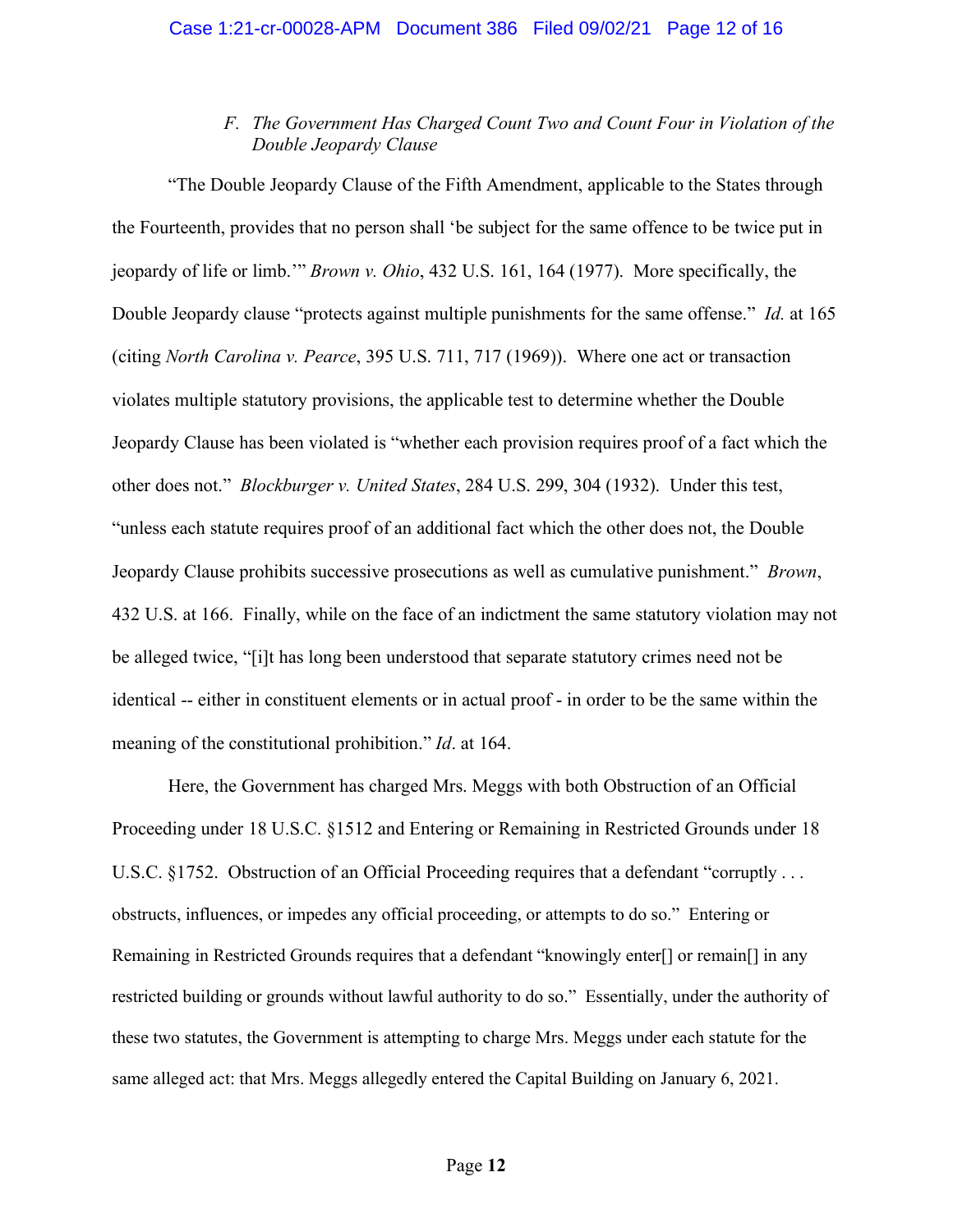# (i) Neither Charge Requires Proof of A Unique Fact

In the Government's Fifth and final superseding indictment, it brought (amongst others) Counts 2 and 4 against Mrs. Meggs and alleged that Mrs. Meggs, again along with hundreds of others, "unlawfully entered the restricted Capitol grounds," Indictment ¶ 129 (ECF No. 328); that Mrs. Meggs "joined together with others known and unknown to form a column or stack of individuals wearing Oath Keepers clothing, patches, insignia, and battle gear, (the "Stack")" *Id*. ¶ 140; that "[t]ogether, the Stack maneuvered in an organized fashion up the steps on the east side of the Capitol—each member keeping at least one hand on the shoulder of the other in front of them," *Id*.; that "[a]t the top of the steps, the Stack joined and then pushed forward alongside a *mob* that aggressively advanced towards the east side Rotunda doors at the central east entrance towards the officers and the doors, and pulled violently on the doors," *Id*. ¶ 142 (emphasis added); that shortly after 2:39 p.m., "the Capitol doors were breached by the *mob*," *Id*. ¶ 143 (emphasis added); that "[a]bout a minute later . . . Connie Meggs . . . and the others in the Stack forcibly entered the Capitol," *Id*. ¶ 144; that "[a]t 2:45 p.m., Kelly Meggs, Connie Meggs, Harrelson, Hackett, Dolan, Moerschel, and Berry walked southbound out of the Rotunda and towards the House of Representatives," *Id*. ¶ 155; and that "[a]t 2:59 p.m., Kelly Meggs, Connie Meggs, and Berry exited the Capitol," *Id*. ¶ 160.

Notably, these are the only alleged facts that the Government relies upon in charging Mrs. Meggs with violations of both §1512 and §1752. Thus, the only alleged predicate conduct upon which the Government relies in charging Mrs. Meggs with violations of § 1512 *and* § 1752 is that she allegedly entered the Capitol Building and/or its grounds. However, as has long been required, to charge a defendant with two separate statutory provisions, at least one of those statutes must require the proof of a fact that the other does not. *See, e.g.*, *Blockburger v. United States*, 284 U.S. 299, 304 (1932); *Texas v. Cobb*, 532 U.S. 162, 173 (2001); *United States v.*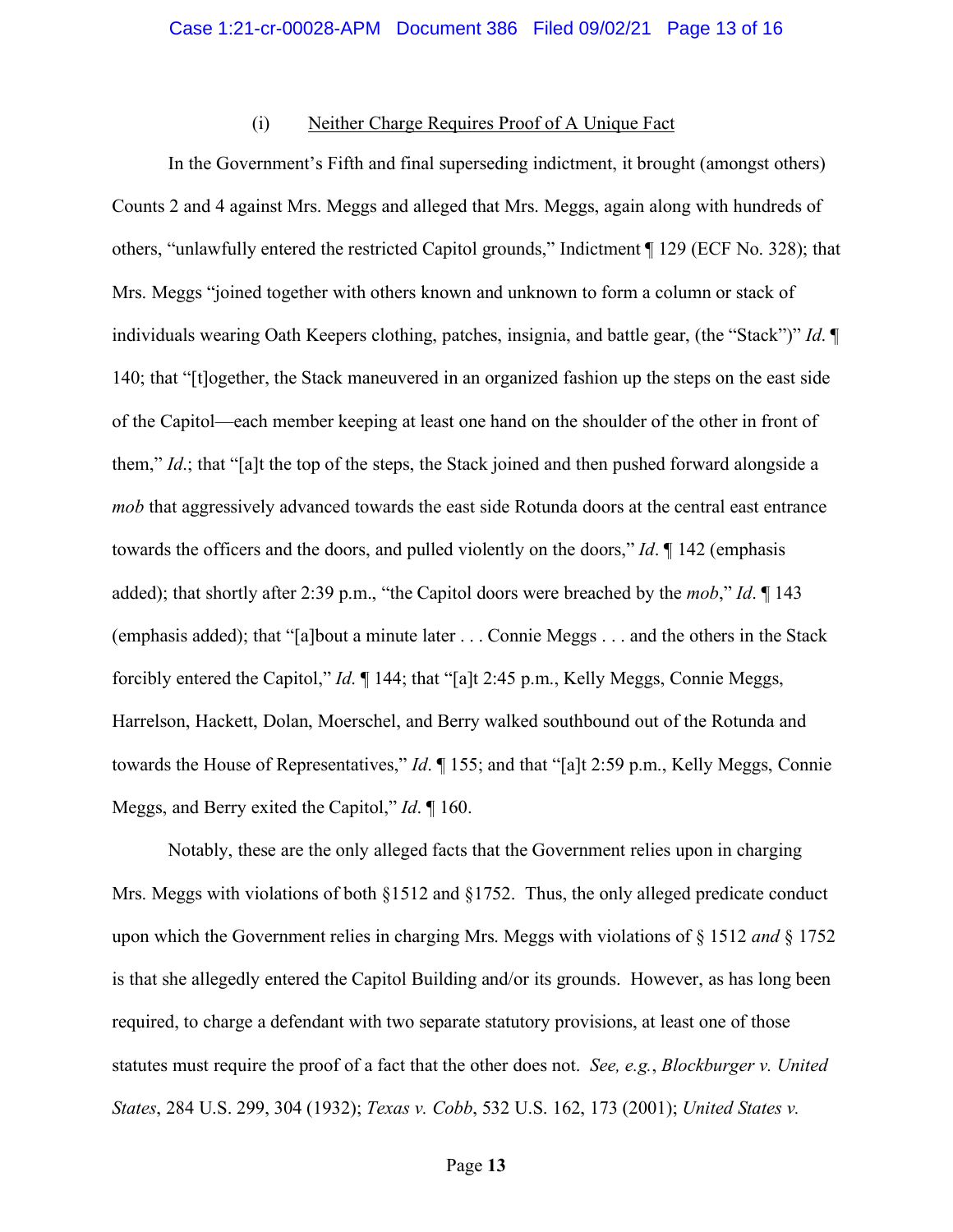*Johnson*, No. 19-3094, 2021 U.S. App. LEXIS 20634, at \*6 (D.C. Cir. July 13, 2021); *United States v. Cooper*, 886 F.3d 146, 153 (D.C. Cir. 2018).

Put differently, Mrs. Meggs is alleged to have "attempted to, and did, corruptly obstruct[ed], influence[d], and impede[d] an official proceeding, that is, the Certification of the Electoral College vote, and did aid and abet others known and unknown to do the same," Indictment ¶ 179 (ECF No. 328), by allegedly *entering the Capitol Building and/or its grounds*, and Mrs. Meggs is alleged to have "knowingly enter[ed] and remain[ed] in a restricted building and grounds, that is, any posted, cordoned-off, or otherwise restricted area within the United States Capitol and its grounds, where the Vice President and Vice President-elect were temporarily visiting, without lawful authority to do so," *id.* ¶ 183, by allegedly *entering the Capitol Building and/or its grounds*. The Double Jeopardy Clause of the Constitution precludes the Government from charging Mrs. Meggs with two separate offenses based on the same operative conduct. *Brown*, 432 U.S. at 165. For these reasons, the *Blockburger* test fails, and accordingly the charging of both statutory provisions subjects Mrs. Meggs to multiple punishments for the same offense in violation of the Double Jeopardy Clause. Thus, the charges against Mrs. Meggs must be dismissed.

#### **CONCLUSION**

For these reasons, Mrs. Meggs respectfully requests this Court dismiss the Fifth Superseding Indictment as to her.

## [SIGNATURE ON NEXT PAGE]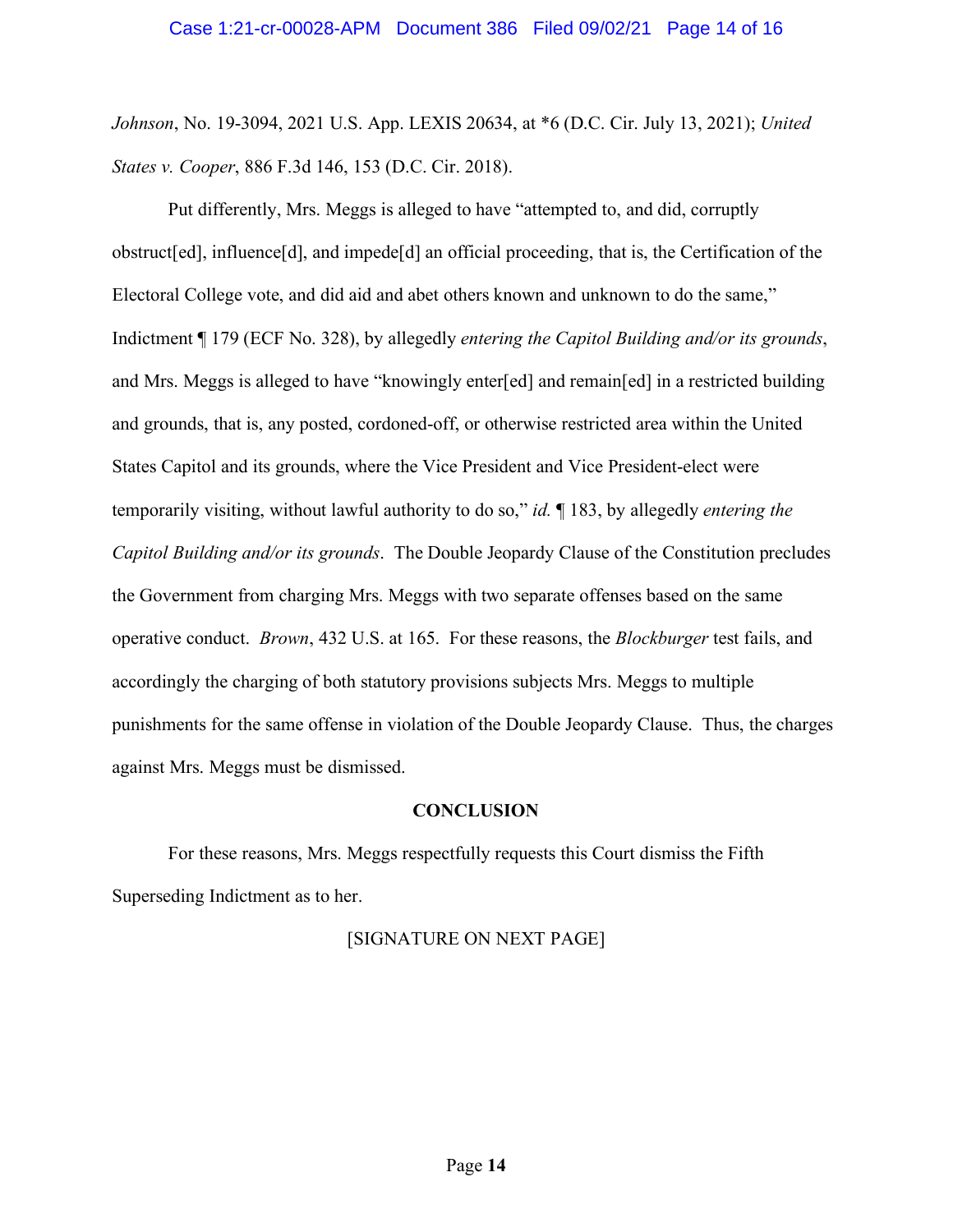Dated: September 2, 2021 Respectfully submitted,

*/s/ Stanley E. Woodward, Jr.*

Stanley E. Woodward, Jr. (D.C. Bar No. 997320) BRAND WOODWARD LAW, LP 1808 Park Road NW Washington, DC 20010 202-996-7447 (telephone) 202-996-0113 (facsimile) Stanley@BrandWoodwardLaw.com

*/s/* Juli Z. Haller**\_\_\_\_\_\_\_\_\_\_\_\_\_\_\_\_\_\_\_\_\_** Juli Z. Haller, (D.C. Bar No.466921) The Law Offices of Julia Haller 601 Pennsylvania Avenue, N.W., Suite 900 Washington, DC 20004 Telephone: (202) 729-2201 HallerJulia@outlook.com

*Counsel for Defendant Connie Meggs*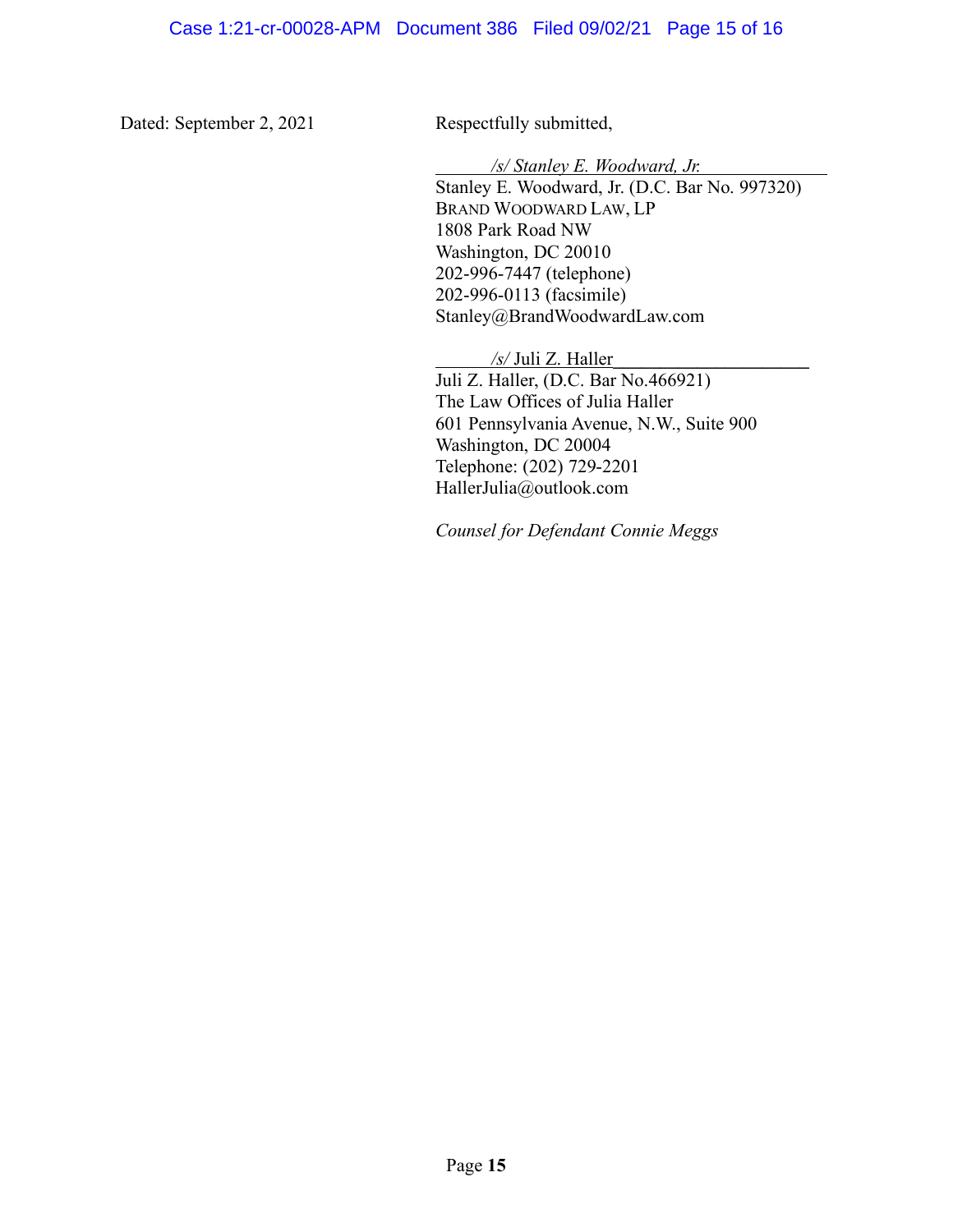## **IN THE UNITED STATES DISTRICT COURT FOR THE DISTRICT OF COLUMBIA**

**) ) ) ) ) ) ) ) )**

**v.**

**CONNIE MEGGS,**

**Defendant.**

**Criminal No. 1:21-cr-00028-APM**

# **CERTIFICATE OF SERVICE**

On September 2, 2021, the undersigned hereby certifies that a true and correct copy of the foregoing was electronically filed and served via the CM/ECF system, which will automatically send electronic notification of such filing to all registered parties.

> */s/ Stanley E. Woodward, Jr.* Stanley E. Woodward, Jr. (D.C. Bar No. 997320) BRAND WOODWARD LAW, LP 1808 Park Road NW Washington, DC 20010 202-996-7447 (telephone) 202-996-0113 (facsimile) Stanley@BrandWoodwardLaw.com

*Counsel for Defendant Connie Meggs*